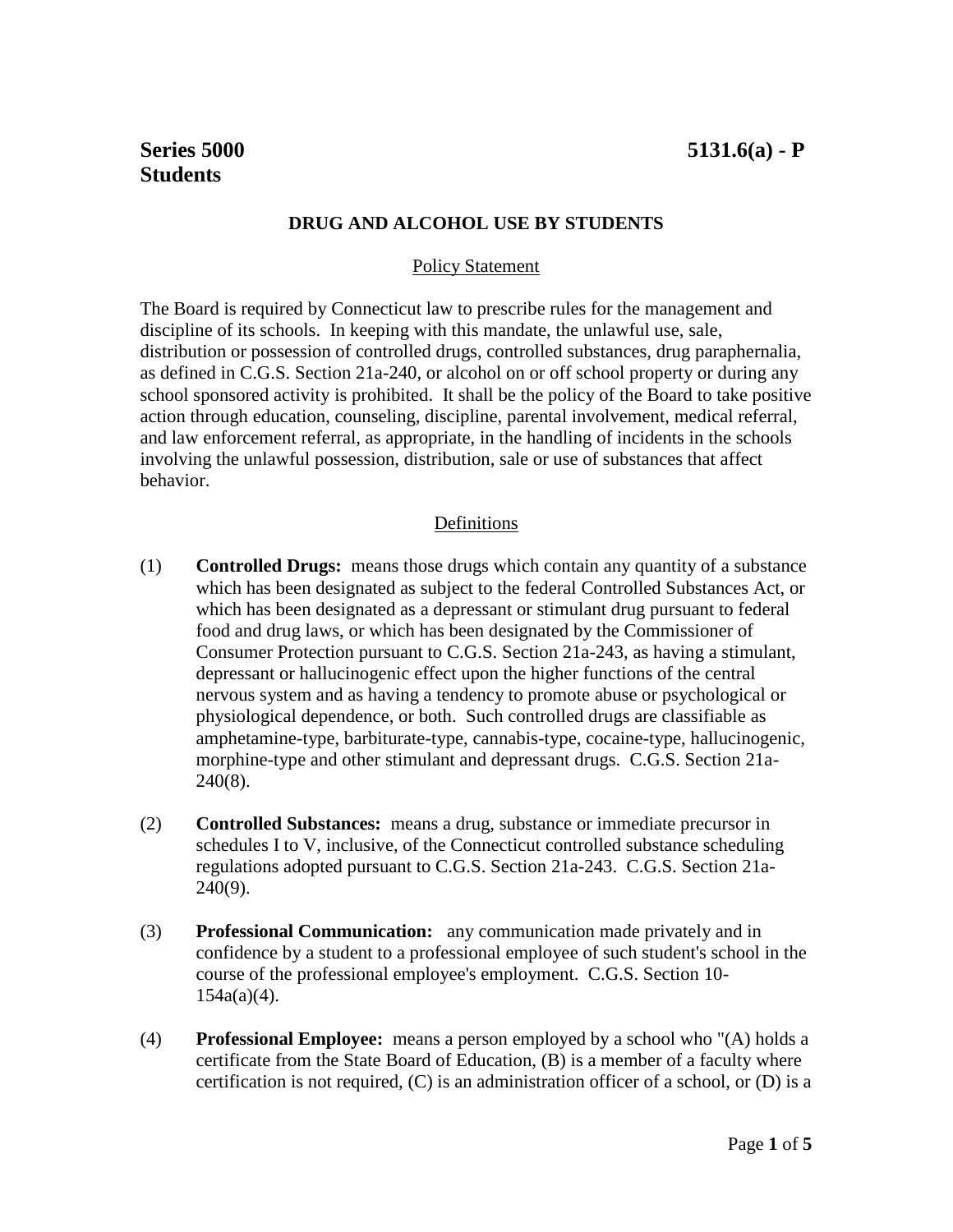registered nurse employed by or assigned to a school." C.G.S. Section 10- 154a(a)(2).

(5) **Drug Paraphernalia:** means any equipment, products and materials of any kind which are used, intended for use or designed for use in planting, propagating, cultivating, growing, harvesting, manufacturing, compounding, converting, producing, processing, preparing, testing, analyzing, packaging, repackaging, storing, containing or concealing, or injecting, ingesting, inhaling or otherwise introducing controlled drugs or controlled substances into the human body, including but not limited to all items specified in C.G.S. Section 21a-240(20)(A), such as "bongs," pipes, "roach clips," miniature cocaine spoons, crack cocaine vials, tobacco rolling papers, and any object or container used, intended or designed for use in storing, concealing, possessing, distributing or selling controlled drugs or controlled substances. C.G.S. Section 21a-240(20)(A).

# Procedures

## (1) Emergencies

If an emergency situation results from drug or alcohol use, the student shall be sent to the school nurse or medical advisor immediately. The parent or designated responsible person will be notified.

#### (2) Prescribed Medications

Students may possess and/or self-administer medications in school in accordance with the Board's policy concerning the administration of medication in school.

Students taking improper amounts of a prescribed medication, or otherwise taking medication contrary to the provisions of the Board's policy on the administration of medication will be subject to the procedures for improper drug or alcohol use outlined in this policy.

#### (3) Voluntary Disclosure of Drug/Alcohol Problem (Self-Referral)

The following procedures will be followed when a student privately, and in confidence, discloses to a professional employee in a professional communication information concerning the student's use, possession, distribution or sale of a controlled drug, controlled substance or alcohol.

(a) Professional employees are permitted, in their professional judgment, to disclose any information acquired through a professional communication with a student, when such information concerns alcohol or drug abuse or any alcohol or drug problem of such student. In no event, however, will they be required to do so. C.G.S. Section 10-154a(b).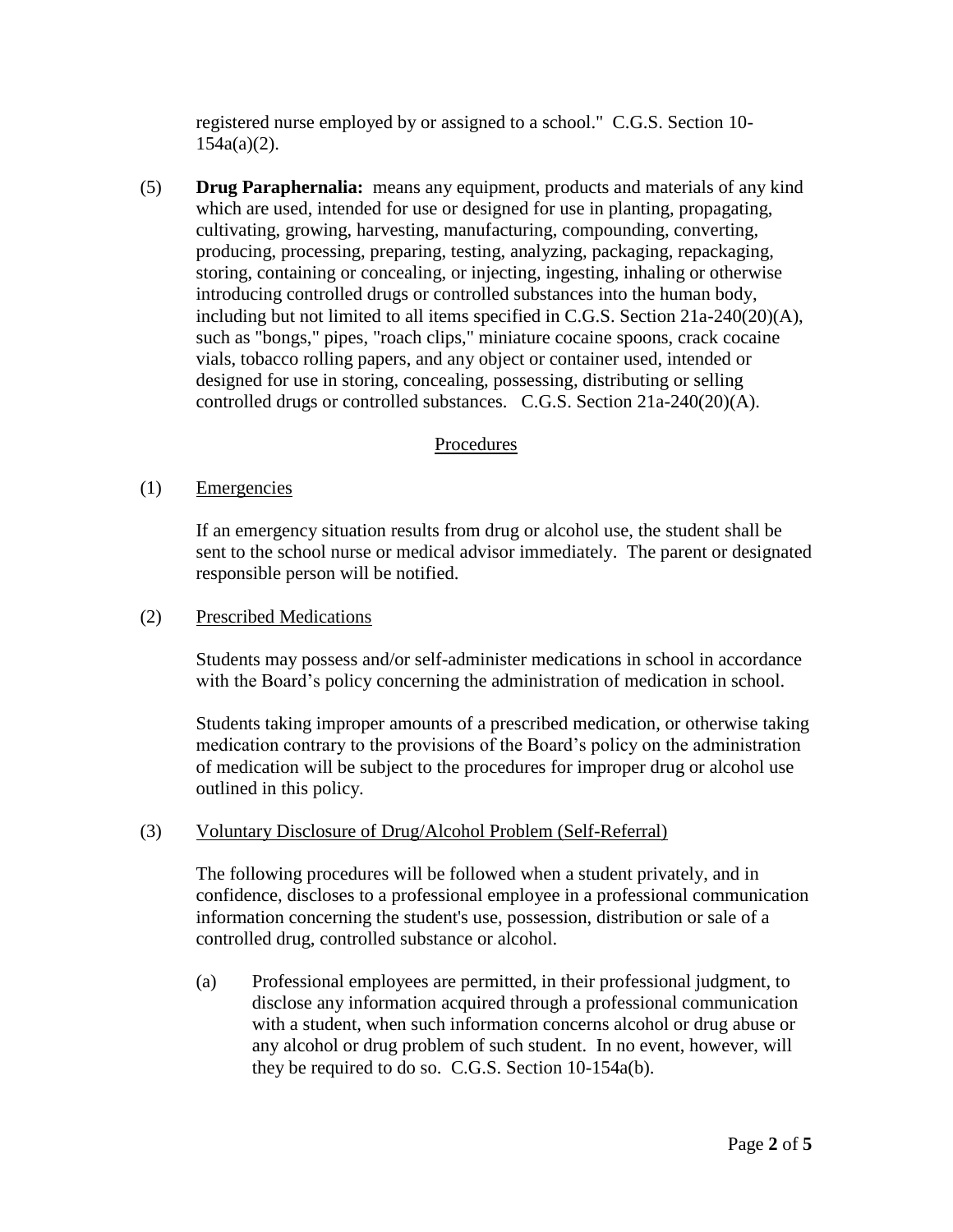- (b) Any physical evidence obtained from such student through a professional communication indicating that a crime has been or is being committed by the student must be turned over to school administrators or law enforcement officials as soon as possible, but no later than two calendar days after receipt of such physical evidence, excluding Saturdays, Sundays and holidays. Employees are encouraged to contact the school administrator immediately upon obtaining physical evidence. In no case, however, will such employee be required to disclose the name of the student from whom the evidence was obtained. C.G.S. Section 10- 154a(b).
- (c) Any professional employee who has received a professional communication from a student may obtain advice and information concerning appropriate resources and refer the student accordingly, subject to the rights of the professional employee as described in paragraph (a) above.
- (d) If a student consents to disclosure of a professional communication concerning the student's alcohol or drug problem, or if the professional employee deems disclosure to be appropriate, the professional employee should report the student's name and problem to the school's building administrator or designee who shall refer the student to appropriate school staff members for intervention and counseling.

## (4) Involuntary Disclosure or Discovery of Drug/Alcohol Problems

When a professional employee obtains information related to a student *from a source other than the student's confidential disclosure*, that the student, on or off school grounds or at a school sponsored activity, is under the influence of, or possesses, uses, dispenses, distributes, administers, sells or aids in the procurement of a controlled drug, controlled substance, drug paraphernalia or alcohol, that information is considered to be involuntarily disclosed. In this event, the following procedures will apply.

- (a) The professional employee will immediately report the information to the building administrator or designee. The building administrator or designee will then refer the student to appropriate school staff members for intervention and counseling.
- (b) Any physical evidence (for example, alcohol, drugs or drug paraphernalia) obtained from a student indicating that a crime has been or is being committed by the student must be turned over to the building administrator or designee or to law enforcement officials as soon as possible, but no later than within two calendar days after receipt of such physical evidence, excluding Saturdays, Sundays and holidays. C.G.S. Section 10-154a(b). Because such evidence was not obtained through a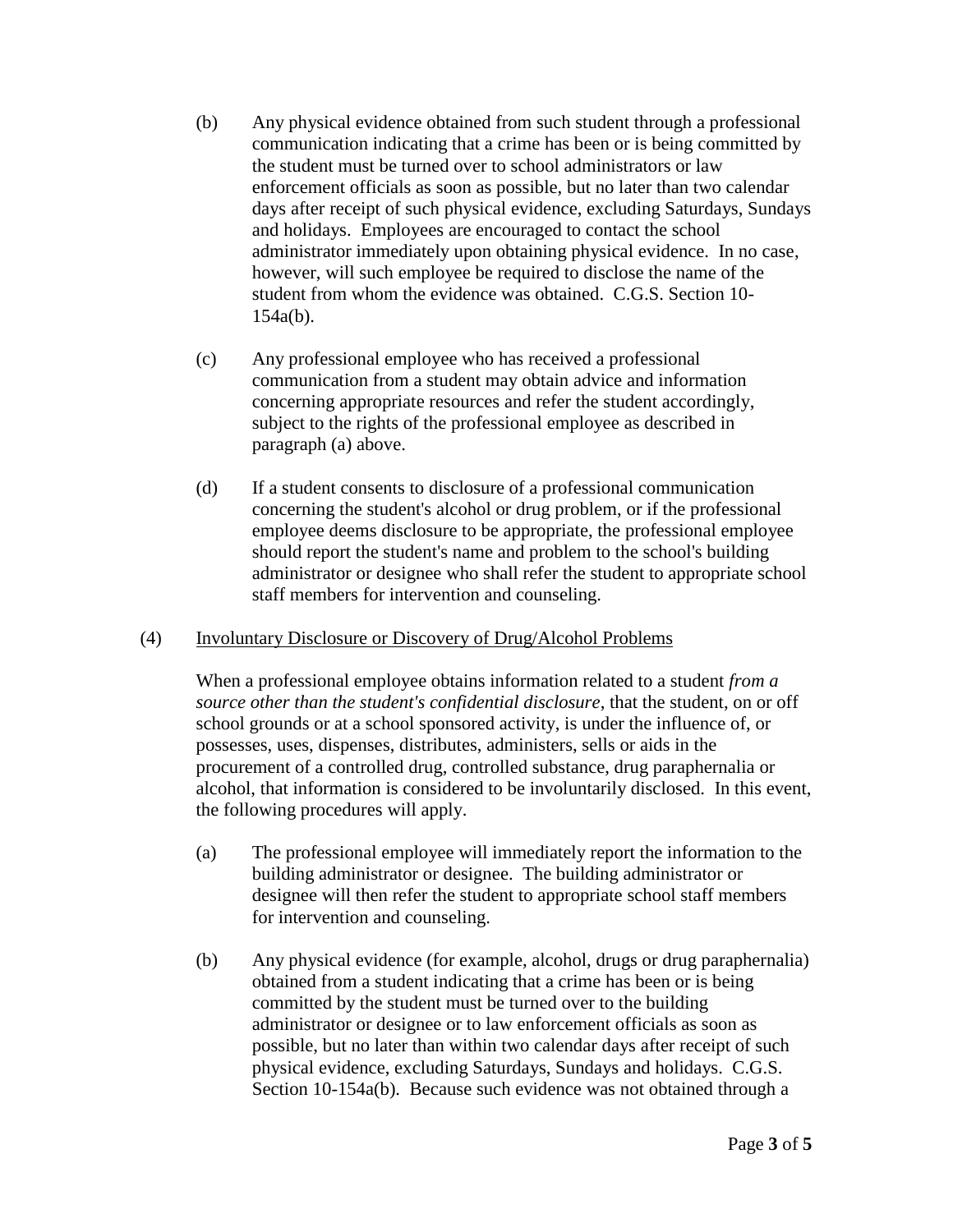professional communication, the name of the student must be disclosed to the building administrator or designee.

(c) Search and Seizure of Students and/or Possessions: A professional employee who reasonably suspects that a student is violating a state/federal law or a school substance abuse policy must immediately report his/her suspicion to the building administrator or designee. The building administrator or designee may then search a student's person or possessions connected to that person, in accordance with the Board's policies and regulations if he/she has reasonable suspicion from the inception of the search that the student has violated or is violating either the law or a school substance abuse policy.

Any physical evidence obtained in the search of a student, or a student's possessions, indicating that the student is violating or has violated a state or federal law must be turned over to law enforcement officials as soon as possible, but not later than within three calendar days after receipt of such physical evidence, excluding Saturdays, Sundays and holidays. C.G.S. Section 10-154a(c). All school employees are encouraged to contact the school administration immediately upon obtaining physical evidence.

#### (5) Consequences for the Use, Sale, Distribution or Possession of Controlled Drugs, Controlled Substances, Drug Paraphernalia or Alcohol

- (a) Any student in the Regional School District No. 17 Public Schools using, consuming, possessing, being under the influence of, manufacturing, distributing, selling or aiding in the procurement of controlled drugs, controlled substances, drug paraphernalia or alcohol either on or off school property, or at a school-sponsored activity, except as such use or possession is in accordance with Connecticut General Statutes § 21a-408a through 408q, is subject to discipline up to and including expulsion pursuant to the Board's student discipline policy.
- (b) In conformity with the Board's student discipline policy, students may be suspended or expelled for drug or alcohol use off school grounds if such drug or alcohol use is considered seriously disruptive of the educational process. In determining whether the conduct is seriously disruptive of the educational process, the Administration and the Board may consider, among other factors: 1) whether the drug or alcohol use occurred within close proximity of a school; 2) whether other students from the school were involved; and 3) whether any injuries occurred.
- (c) If a school administrator has reason to believe that any student was engaged, on or off school grounds, in offering for sale or distribution a controlled substance (as defined by Conn. Gen. Stat. § 21a-240(9)), whose manufacturing, distribution, sale, prescription, dispensing, transporting, or